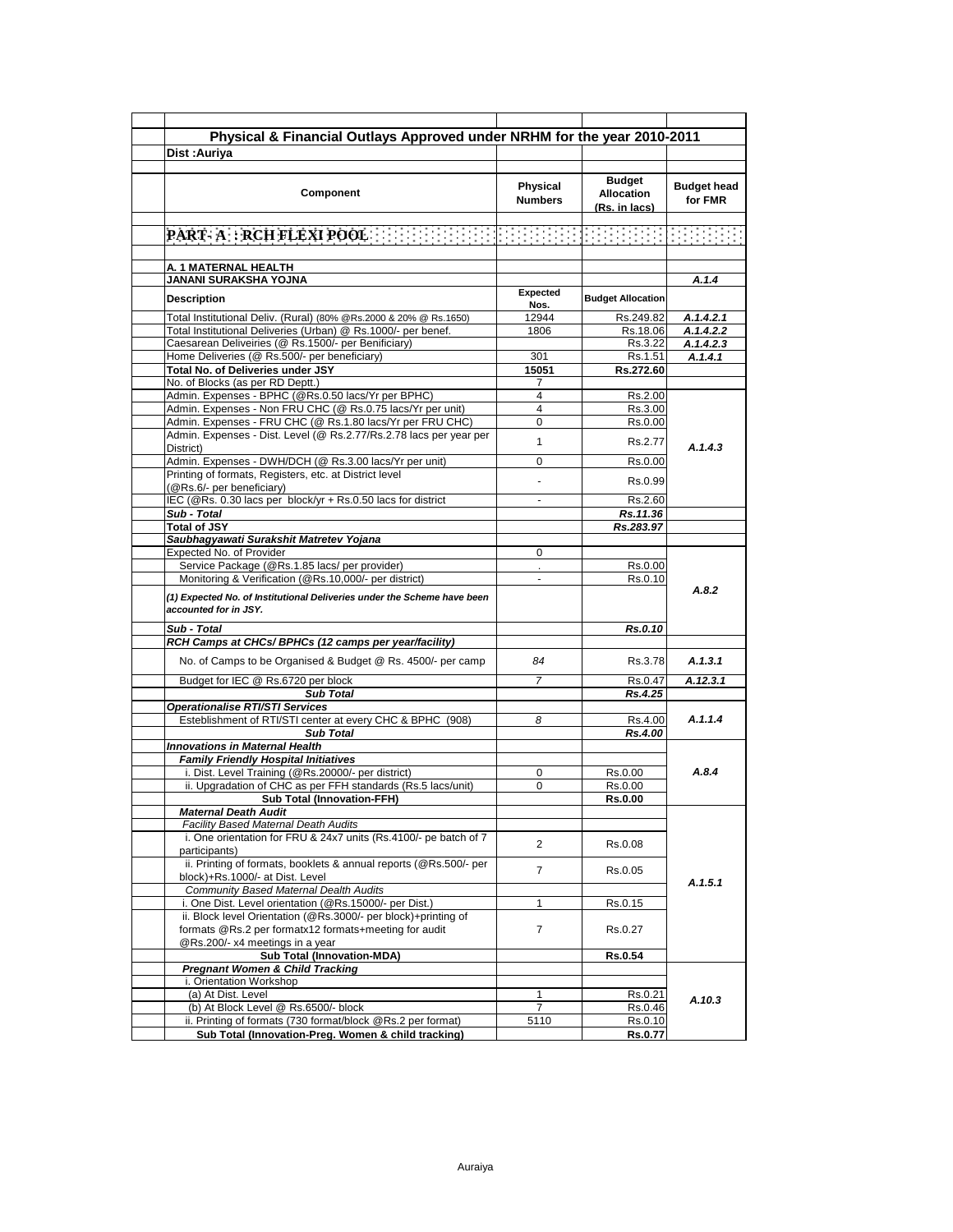| Component                                                                             | Physical<br><b>Numbers</b> | <b>Budget</b><br><b>Allocation</b><br>(Rs. in lacs) | <b>Budget head</b><br>for FMR |
|---------------------------------------------------------------------------------------|----------------------------|-----------------------------------------------------|-------------------------------|
| <b>Strengthening of Sub Centers Accridited under JSY</b>                              |                            |                                                     |                               |
| Dissemination meeting in the District @ Rs 5000/-                                     | 1                          | Rs.0.05                                             |                               |
| Upgradation of Sub Centre in Dist (From State Level)                                  | 25                         | Rs.0.00                                             | A.1.1.5                       |
| Sub Total (Innovation-S.C. Accridited under JSY))                                     |                            | Rs.0.05                                             |                               |
| Sub Total (Innovation in Maternal Health)                                             |                            | Rs.1.36                                             |                               |
| <b>Sub-Total (Maternal Health)</b>                                                    |                            | Rs.293.68                                           |                               |
| <b>A.2 CHILD HEALTH</b>                                                               |                            |                                                     |                               |
| <b>Comprehensive Child Survival Programme (CCSP)</b>                                  |                            |                                                     |                               |
|                                                                                       |                            |                                                     |                               |
| CCSP Training - FBNC (in 1st & 2nd phase districts only)                              |                            |                                                     |                               |
| Training Site - District Women Hospital                                               |                            |                                                     |                               |
| Expected No. of Participants                                                          | 0                          |                                                     |                               |
| No. of Batches to be Organised and Budget @ Rs.12,000 per Batch                       | 0                          | Rs.0.00                                             | A.11.5.2                      |
| No. of Batches to be Supervised and Budget @ Rs.3,200 per Batch                       | 0                          | Rs.0.00                                             |                               |
| Sub - Total                                                                           |                            | Rs.0.000                                            |                               |
| Training at Medical College under CCSP Prog                                           |                            |                                                     |                               |
| Support staff to Medical Collage                                                      |                            | Rs.0.00                                             |                               |
| Physicians training/F-IMNCI                                                           |                            | Rs.0.00                                             | A.11.5.2                      |
| <b>Sub Total</b>                                                                      |                            | Rs.0.000                                            |                               |
| Training at Medical College under CCSP Prog                                           |                            |                                                     |                               |
|                                                                                       |                            |                                                     |                               |
| Support staff to Medical Collage                                                      |                            | Rs.0.00                                             | A.11.5.2                      |
| Physicians training/F-IMNCI                                                           |                            | Rs.0.00                                             |                               |
| <b>Sub Total</b>                                                                      |                            | Rs.0.000                                            |                               |
| <b>CCSP Training - NSSK (in 3rd phase districts only)</b>                             |                            |                                                     |                               |
| Training Site - District Women Hospital                                               |                            |                                                     |                               |
| Expected No. of Participants                                                          | 70                         |                                                     |                               |
| No. of Batches to be Organised and Budget @ Rs.38,500 per Batch                       | 4                          | Rs.1.54                                             | A.11.5.5                      |
| No. of Batches to be Supervised and Budget @ Rs.3,500 per Batch                       | $\mathbf{1}$               | Rs.0.04                                             |                               |
| Sub - Total                                                                           |                            | Rs.1.58                                             |                               |
| CCSP Training of ASHAs, ANMs, LHVs - (1st & 2nd Phase                                 |                            |                                                     |                               |
| Districts)                                                                            |                            |                                                     |                               |
| Expected No. of Participants (approx. 24 per batch)                                   | 0                          |                                                     |                               |
|                                                                                       |                            |                                                     | A.11.5.1                      |
| No. of Batches to be Organised and Budget @ Rs.1,65,000 per                           | 0                          | Rs.0.00                                             |                               |
| Batch                                                                                 |                            |                                                     |                               |
| No. of Batches of ToT and Budget @ Rs.2,39,000 per Batch                              | 0                          | Rs.0.00                                             |                               |
| Sub - Total                                                                           |                            | Rs.0.00                                             |                               |
| CCSP Training of ASHAs, ANMs, LHVs - (3rd Phase Districts)                            |                            |                                                     |                               |
|                                                                                       |                            |                                                     |                               |
| Expected No. of Participants (approx. 24 per batch)                                   | 250                        |                                                     |                               |
| No. of Batches to be Organised and Budget @ Rs.1,65,000 per                           |                            |                                                     | A.11.5.1                      |
| Batch                                                                                 | 10                         | Rs.16.50                                            |                               |
| No. of Batches of ToT and Budget @ Rs.2,39,000 per Batch                              | 1                          | Rs.2.39                                             |                               |
| Sub - Total                                                                           |                            | Rs.18.890                                           |                               |
| CCSP Training of Supervisors (in 1st & 2nd phase districts                            |                            |                                                     |                               |
| only)                                                                                 |                            |                                                     |                               |
| No. of Batches (16 participants) to be Organised and Budget @<br>Rs.24,500 per Batch  | 0                          | Rs.0.000                                            | A.11.5.1                      |
| No. of Batches to be Supervised and Budget for Observer Visit @<br>Rs.3,200 per Batch | 0                          | Rs.0.00                                             |                               |
| Sub - Total                                                                           |                            | Rs.0.000                                            |                               |
| <b>Site Stregthening</b>                                                              |                            |                                                     |                               |
| Strengthening of FBNC/NSSK Site (@ Rs.30,000/- per site)                              | 1                          | Rs.0.50                                             |                               |
| Strengthening of CCSP Training Site (@ Rs.2,33,500/- per site)                        | 1                          | Rs.2.34                                             | A.11.5.1                      |
| <b>Sub Total</b>                                                                      |                            | Rs.2.84                                             |                               |
| Establishment, Operationalisation & Construction of SNCU                              |                            |                                                     |                               |
| Establishment and Operating Exp. Of old SNCU in 7 Dist. @Rs.25                        |                            |                                                     |                               |
| lacs                                                                                  | 0                          | Rs.0.0                                              | A.2.2                         |
|                                                                                       |                            |                                                     |                               |
| Construction of of new SNCU in 5 Dist. (@Rs.30 lacs)                                  | 0                          | Rs.0.0                                              | A.9.2.2                       |
| Sub - Total                                                                           |                            | Rs.0.0                                              |                               |
| Infant death audit ( Aligarh & Banda only)                                            |                            |                                                     |                               |
| No. of blocks in the district                                                         | 0                          | Rs.0.0                                              | A.2.8                         |
| Sub - Total                                                                           |                            | Rs.0.00                                             |                               |
| Infant & Young Child feeding (IYCF)                                                   |                            |                                                     |                               |
| Mass Awareness Campaign during World Breastfeeding Week                               | 1                          | Rs.0.50                                             | A.2.5                         |
| Sub - Total                                                                           |                            | Rs.0.50                                             |                               |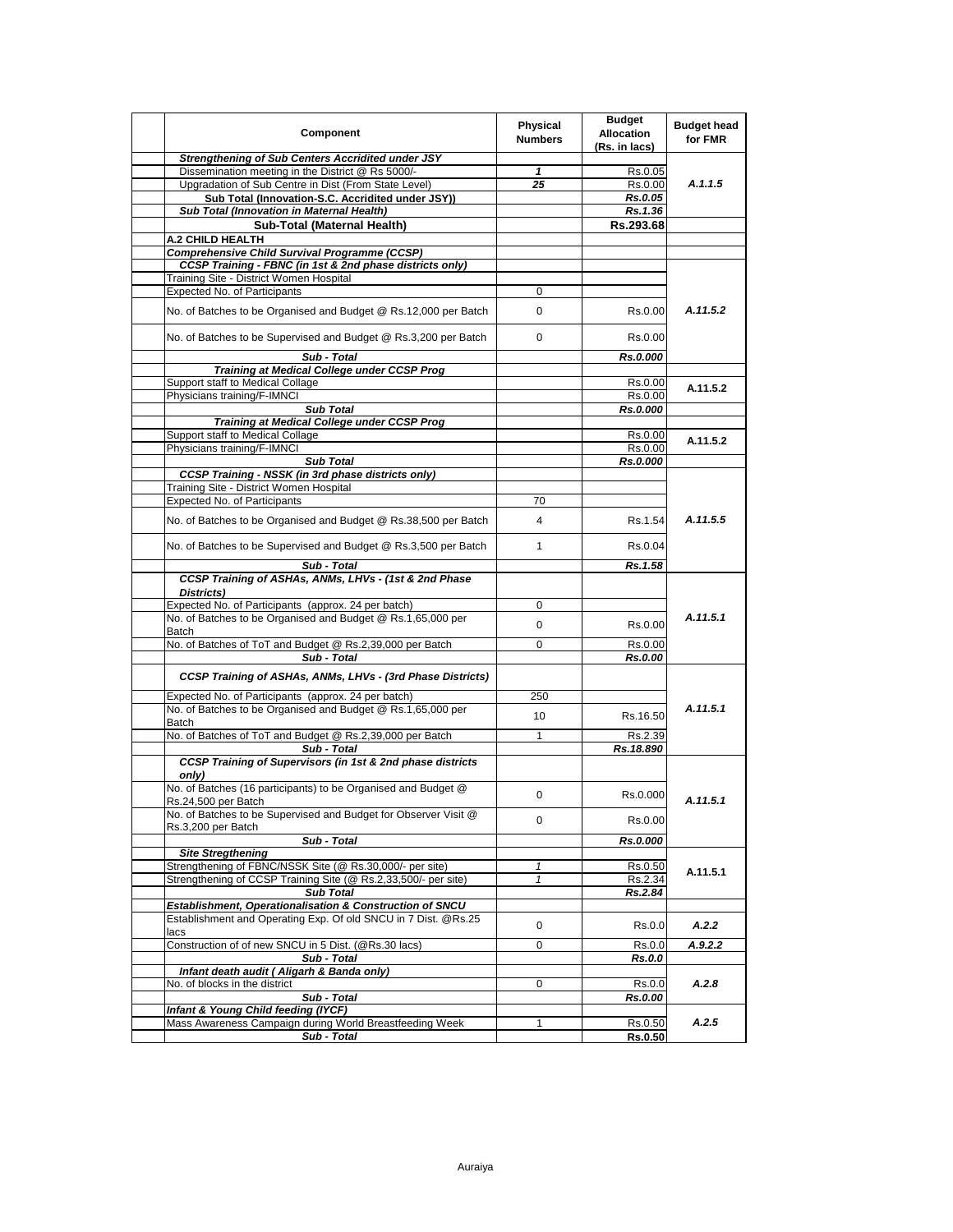| Component                                                                                                                  | Physical<br><b>Numbers</b> | <b>Budget</b><br><b>Allocation</b><br>(Rs. in lacs) | <b>Budget head</b><br>for FMR |
|----------------------------------------------------------------------------------------------------------------------------|----------------------------|-----------------------------------------------------|-------------------------------|
| Supportive Supervision through Reputed Institutions (for 1st<br>& 2nd pase districts only)                                 |                            |                                                     |                               |
| One Supervisor per block @ Rs.5,000/- p.m. for 12 months                                                                   | 0                          | Rs.0.0                                              |                               |
| Mobility for supervisors @ Rs.3,000/- p.m. for 12 months                                                                   | $\Omega$                   | Rs.0.0                                              |                               |
| Institutional support @ Rs.5,000/- p.m. for 12 months                                                                      | $\mathbf 0$                | Rs.0.0                                              |                               |
| Sub - Total                                                                                                                |                            | Rs.0.00                                             |                               |
| Sub-Total (CCSP)                                                                                                           |                            | Rs.23.80                                            |                               |
| Implementation of Bal Swasthya Poshan Mah (BSPM)                                                                           |                            |                                                     |                               |
| Joint Meetings of Health & ICDS - 2 Planning Meetings at District<br>Level in a year @ Rs. 5000/- per meeting for 2 Rounds | 1 Dist.                    | Rs.0.10                                             |                               |
| Joint planning meeting of health and ICDS at Block level Rs. 2000                                                          | 7 Blocks                   | Rs.0.28                                             |                               |
| per meeting for 2 rounds<br>Joint Orientation of ASHAs & ANMs (@Rs. 25/- per participant) for 2                            | 1393 ANM and               | Rs.0.70                                             | A.2.7                         |
| Rounds<br>Printing of Guidelines, Reporting & Monitoring Formats (@ Rs.2,000/-                                             | AWW<br>7 Blocks            | Rs.0.28                                             |                               |
| per block/round) for 2 rounds<br>Dissemination meeting at District level Rs. 5000 per meeting per                          | 1 Dist.                    | Rs.0.10                                             |                               |
| District for 2 Rounds                                                                                                      |                            |                                                     |                               |
| Sub - Total                                                                                                                |                            | Rs.1.46                                             |                               |
| <b>School Health Programme</b>                                                                                             |                            |                                                     |                               |
| Total No. of Blocks in the district                                                                                        | $\overline{7}$             |                                                     |                               |
| No. of Schools to be covered (60 Schools per block)                                                                        | 420                        |                                                     |                               |
| <b>District Sensitization workshop</b>                                                                                     | 1                          | Rs. 0.15                                            |                               |
| Contingencies for printing of Health Card, etc. (@Rs.500/- per<br>school)                                                  | 420                        | Rs. 2.10                                            |                               |
| Budget for Mobility (@Rs.300 per visit x 1 visit)                                                                          | 420                        | Rs. 1.26                                            |                               |
| Sub Total (Prog. Implementation)                                                                                           |                            | Rs. 3.51                                            |                               |
| Traning program for 40 schools per block (where<br>program is already running)                                             | 280                        |                                                     |                               |
| Training of District Trainers- Honorarium to district traininer @ Rs.<br>350 *2days                                        | 3                          | Rs. 0.02                                            |                               |
| Honorarium to traininees from block@ Rs. 400 *2days per block                                                              | 21                         | Rs. 0.17                                            |                               |
| Training of Block Trainers - Honorarium to block resource persons                                                          |                            |                                                     | A.2.4                         |
| @ Rs. 300 *2days*2 batches per block                                                                                       | 21                         | Rs. 0.25                                            |                               |
| Honararium to Teachers @ Rs. 250*2 teachers per school *2 days                                                             | 560                        | Rs. 2.80                                            |                               |
| <b>Sub Total (Training)</b>                                                                                                |                            | Rs. 3.24                                            |                               |
| For training program unspent balance is available at the district                                                          |                            | Rs. 2.06                                            |                               |
| <b>Actual Allocation for training</b>                                                                                      |                            | Rs. 1.18                                            |                               |
| Weighing scale, Ht./Wt Charts, Measuring tape etc. @ Rs1000 per<br>school x 20 new schools/block                           | 140                        | Rs. 0.00                                            |                               |
| Procurement of IFA tablets (30 mg tablets) for all schools                                                                 | 6300000                    | Rs. 0.00                                            |                               |
| Procurement of deworming tablets for all schools                                                                           | 126000                     | Rs. 0.00                                            |                               |
| <b>Sub Total (Procurement)</b>                                                                                             |                            | Rs. 0.00                                            |                               |
| <b>Total</b>                                                                                                               |                            | Rs. 4.69                                            |                               |
| Sub-Total (Child Health)                                                                                                   |                            | Rs.29.95                                            |                               |
| A3. Family Planning                                                                                                        |                            |                                                     |                               |
| Terminal/Limiting Methods                                                                                                  |                            |                                                     | A.3.1                         |
| Dissemination of manuals on sterilization standards & quality<br>assurance of sterilization services                       | $\mathbf{1}$               | Rs. 0.40                                            | A.3.1.1                       |
| NSV Camps in Districts (6 camps/dist. @ Rs.35,000/- per camp)                                                              | 6                          | Rs. 2.10                                            | A.3.1.3                       |
| Compensation for Female Sterilization                                                                                      | 2928                       | Rs. 29.28                                           | A.3.1.4                       |
| <b>Compensation for Male Sterilization</b>                                                                                 | 20                         | Rs. 0.30                                            | A.3.1.5                       |
| Accrediation of private providers of sterilization services                                                                |                            |                                                     |                               |
| <b>Female Sterilization</b>                                                                                                |                            | Rs. 0.25                                            | A.3.1.6                       |
| Male Sterilization (NSV)                                                                                                   |                            | Rs. 0.05                                            |                               |
| <b>Spacing Methods</b>                                                                                                     |                            |                                                     | A.3.2                         |
| IUD services at health facilities/compensation                                                                             | 21400                      | Rs. 4.28                                            | A.3.2.2                       |
| Accrediation of private providers of IUD services                                                                          |                            | Rs. 0.03                                            | A.3.2.3                       |
| Family Welfare Counsellor@9000 per month<br><b>Sub Total</b>                                                               |                            | Rs. 36.69                                           | A.9.1.5                       |
| <b>PCPNDT and Sex-Ratio</b>                                                                                                |                            |                                                     |                               |
| Visit of District Inspection & Monitoring Committee                                                                        | 10                         | Rs. 0.10                                            |                               |
| Sensitization Workshop at District level                                                                                   | 1                          | Rs. 0.40                                            | A.8.1                         |
| Organising Competions at Inter/Degree Colleges                                                                             | 3                          | Rs. 0.10                                            |                               |
| Orientation of members of Dist advisory committee at Division                                                              |                            | Rs. 0.00                                            |                               |
|                                                                                                                            |                            |                                                     |                               |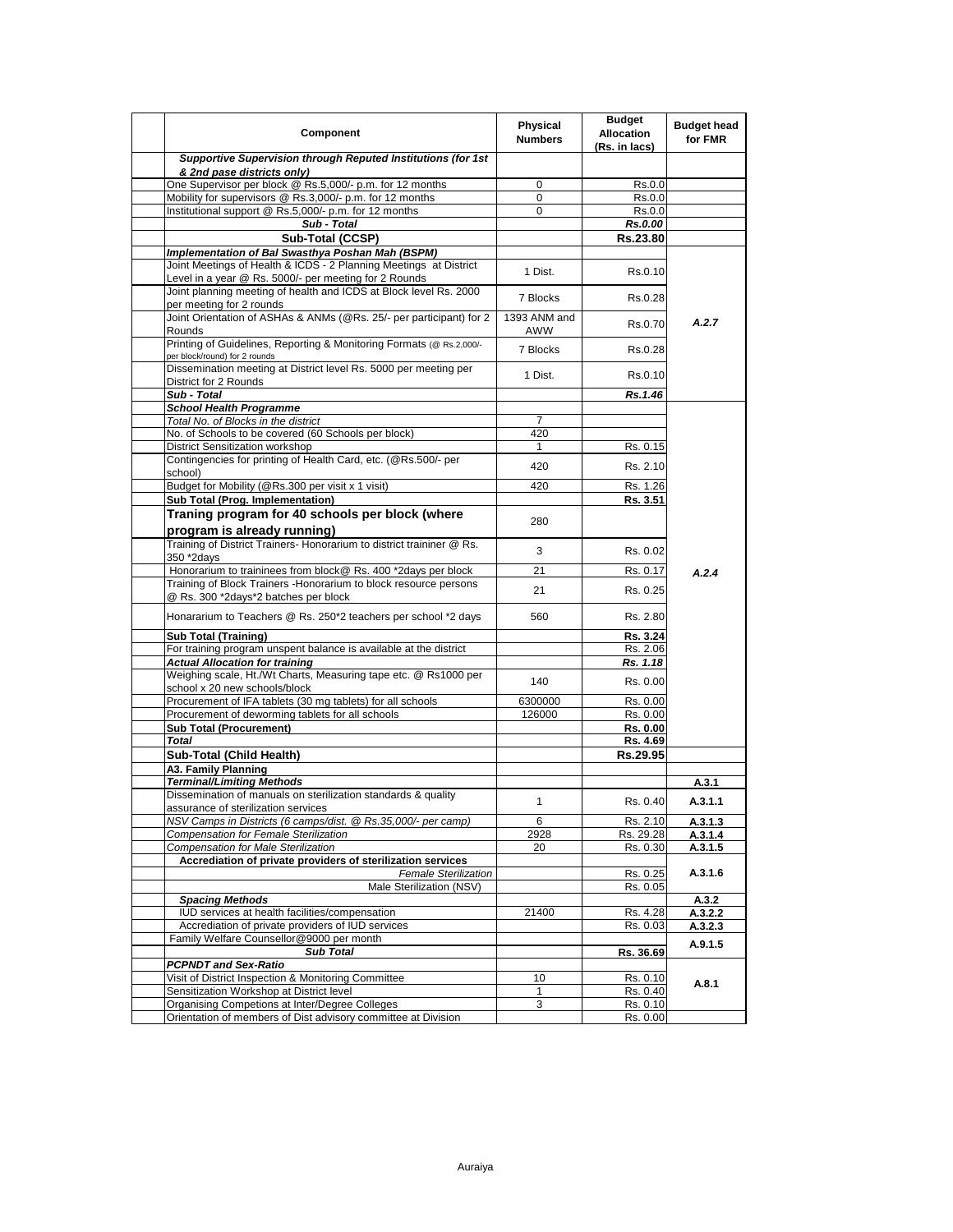| Component                                                                                                                                                | <b>Physical</b><br><b>Numbers</b> | <b>Budget</b><br><b>Allocation</b><br>(Rs. in lacs) | <b>Budget head</b><br>for FMR |
|----------------------------------------------------------------------------------------------------------------------------------------------------------|-----------------------------------|-----------------------------------------------------|-------------------------------|
| <b>IEC Activities &amp; Conigency</b>                                                                                                                    |                                   |                                                     |                               |
| <b>IEC Activities</b>                                                                                                                                    |                                   | Rs. 0.25                                            |                               |
| Contigency                                                                                                                                               |                                   | Rs. 0.02                                            | A.12.4                        |
| TA/DA to Dist. level Staff for attending workshop, training, meetings                                                                                    |                                   | Rs. 0.20                                            |                               |
| <b>Sub Total</b>                                                                                                                                         |                                   | Rs. 1.07                                            |                               |
| <b>Sub-Total (Family Planning)</b>                                                                                                                       |                                   | Rs.37.76                                            |                               |
| A.4 ARSH                                                                                                                                                 |                                   |                                                     |                               |
| Saloni Scheme                                                                                                                                            |                                   |                                                     |                               |
| No. of Blocks in District                                                                                                                                | 7                                 |                                                     |                               |
| No. of Schools to be covered (10 Schools per block)                                                                                                      | 70                                |                                                     | A.4.1                         |
| No. of Benificiaries (150 per school)                                                                                                                    | 10500                             |                                                     |                               |
| Sensitization Workshop at District level                                                                                                                 | 1                                 | Rs. 0.15                                            |                               |
| Budget for Visit of Medical Team (@Rs.300/- per visit x 2 visits per                                                                                     | 140                               | Rs. 0.42                                            |                               |
| school)<br>Budget for Preparing Saloni Sabha (Rs.300/- p.m. per school x 10                                                                              |                                   |                                                     | A.4.2                         |
| months)                                                                                                                                                  | 700                               | Rs. 2.10                                            |                               |
| Procurement of IFA tablets (100 mg tablets) for all schools                                                                                              | 504000                            | Rs.0.00                                             |                               |
| Procurement of deworming tablets for all schools 2 tab/Benf.                                                                                             | 21000                             | Rs.0.00                                             | A.13.2.5                      |
| Sub-Total (Adolescent Health)                                                                                                                            |                                   | Rs.2.67                                             |                               |
| A.5 Urban RCH                                                                                                                                            |                                   |                                                     |                               |
| Urban RCH plan /activities                                                                                                                               |                                   |                                                     |                               |
| <b>Building</b>                                                                                                                                          | $\mathbf{1}$                      | 0.84                                                |                               |
| Manpower(1Doctor @ 24000/month,1Staff Nurse@ 15000/month,2<br>ANMs@9000/month,2 Security guards @ 4000/month,1 Ayah<br>4000/month,& 1 Sweeper 2000/month | 1                                 | 8.52                                                |                               |
| <b>Other Expenses</b>                                                                                                                                    | 1                                 | 0.41                                                | A.5.1                         |
| IEC                                                                                                                                                      |                                   |                                                     |                               |
|                                                                                                                                                          | 1                                 | 0.1                                                 |                               |
| <b>Subtotal</b>                                                                                                                                          |                                   | 9.87                                                |                               |
| The cost of Drugs(Rs 10,000/month/Health post) and consumables(Rs 3,000/month/Health Post) for Urban RCH amounting                                       |                                   |                                                     |                               |
| to Rs 1.56 Lacs would be met from the Mission Flexipool                                                                                                  |                                   |                                                     |                               |
| <b>A9. INFRASTRUCTURE &amp; HR</b>                                                                                                                       |                                   |                                                     |                               |
| <b>Contractual Staff &amp; Services</b>                                                                                                                  |                                   |                                                     |                               |
|                                                                                                                                                          |                                   |                                                     |                               |
|                                                                                                                                                          |                                   |                                                     |                               |
| Position                                                                                                                                                 | No.                               | <b>Budget</b>                                       |                               |
| Contractual ANM (@Rs.9000/- pm)                                                                                                                          | 25                                | Rs. 27.00                                           | A.9.1 .1                      |
| Staff Nurse in the district (@Rs.15000/- pm)                                                                                                             | 12                                | Rs. 21.60                                           | A.9.1.3                       |
| MBBS (Male/Female) @ Rs.30000/- pm                                                                                                                       | $\overline{4}$                    | Rs. 14.40                                           |                               |
| Specialist at On Call basis for CHC (@ Rs.1000/- per visit) No. of<br>calls for 6 moths                                                                  | 40                                | Rs. 0.40                                            |                               |
| Specialist at On Call basis for Dist. Hospital (Male)/DCH(@ Rs.1000/-<br>per visit)                                                                      | 80                                | Rs. 0.80                                            |                               |
| Specialist at Dist. Hospital (Male)/DCH(@ Rs.40000/- pm for                                                                                              |                                   |                                                     | A.9.1.4                       |
| MS/MD/MDS & @Rs.35000/- for Diploma holders)                                                                                                             | $\overline{2}$                    | Rs. 8.40                                            |                               |
| Specialist at DWH/DCH (@ Rs.40000/- pm for MS/MD/MDS &                                                                                                   |                                   |                                                     |                               |
| @Rs.35000/- for Diploma holders)/MBBS(LMO if already on                                                                                                  |                                   | Rs. 8.40                                            |                               |
| contract)                                                                                                                                                | 2                                 |                                                     |                               |
| Paramedical staff/LT for CHC (@ Rs.9000/- pm)                                                                                                            | 4                                 | Rs. 4.32                                            |                               |
| Paramedical staff for DH/DWH/DCH (@ Rs.9000/- pm)                                                                                                        | 1                                 | Rs. 1.08                                            | A.9.1.5                       |
| Data Assistant ( @ Rs.8000/- pm)                                                                                                                         | 0                                 | Rs. 0.00                                            |                               |
| <b>Sub-Total (Human Resources)</b>                                                                                                                       |                                   | Rs.86.40                                            |                               |
|                                                                                                                                                          |                                   |                                                     |                               |
| A.10. INSTITUTIONAL STRENGTHENING                                                                                                                        |                                   |                                                     |                               |
| <b>Logistics Management/Improvement</b>                                                                                                                  |                                   |                                                     |                               |
| <b>Stregthening of Logistic Management</b>                                                                                                               |                                   |                                                     |                               |
| Divisional logistic management                                                                                                                           | 0                                 | Rs. 0.00                                            |                               |
| <b>Transportation of Logistic</b>                                                                                                                        |                                   |                                                     | A.10.2                        |
| Divisional level @ Rs 50000/-                                                                                                                            | 0                                 | Rs. 0.00                                            |                               |
| District level @ Rs 30000/-                                                                                                                              | 1                                 | Rs. 0.30                                            |                               |
| Block level @ Rs 12000/-                                                                                                                                 | 7                                 | Rs. 0.84                                            |                               |
| <b>Sub-Total (Logistics Strengthening)</b>                                                                                                               |                                   | <b>Rs.1.14</b>                                      |                               |
| <b>Rent for Sub-Centres</b>                                                                                                                              |                                   |                                                     |                               |
| No. of SCs in Rented Bldgs & Budget @ Rs. 250/- p.m.                                                                                                     | 48                                | Rs.1.44                                             | A.10.4                        |
| <b>Sub-Total (Sub Center Rent)</b>                                                                                                                       |                                   | <b>Rs.1.44</b>                                      |                               |
| A.11 TRAINING                                                                                                                                            |                                   |                                                     |                               |
| <b>Training- Skill Birth Attendant</b>                                                                                                                   |                                   |                                                     |                               |
| <b>Training at DWH/Combined Hosp</b>                                                                                                                     |                                   |                                                     |                               |
| Target at DWH                                                                                                                                            | ä,                                |                                                     |                               |
| No. of Particpants per batch                                                                                                                             |                                   |                                                     |                               |
| No. of Batches<br>New Site Stregthening at DWH                                                                                                           | ä,                                |                                                     |                               |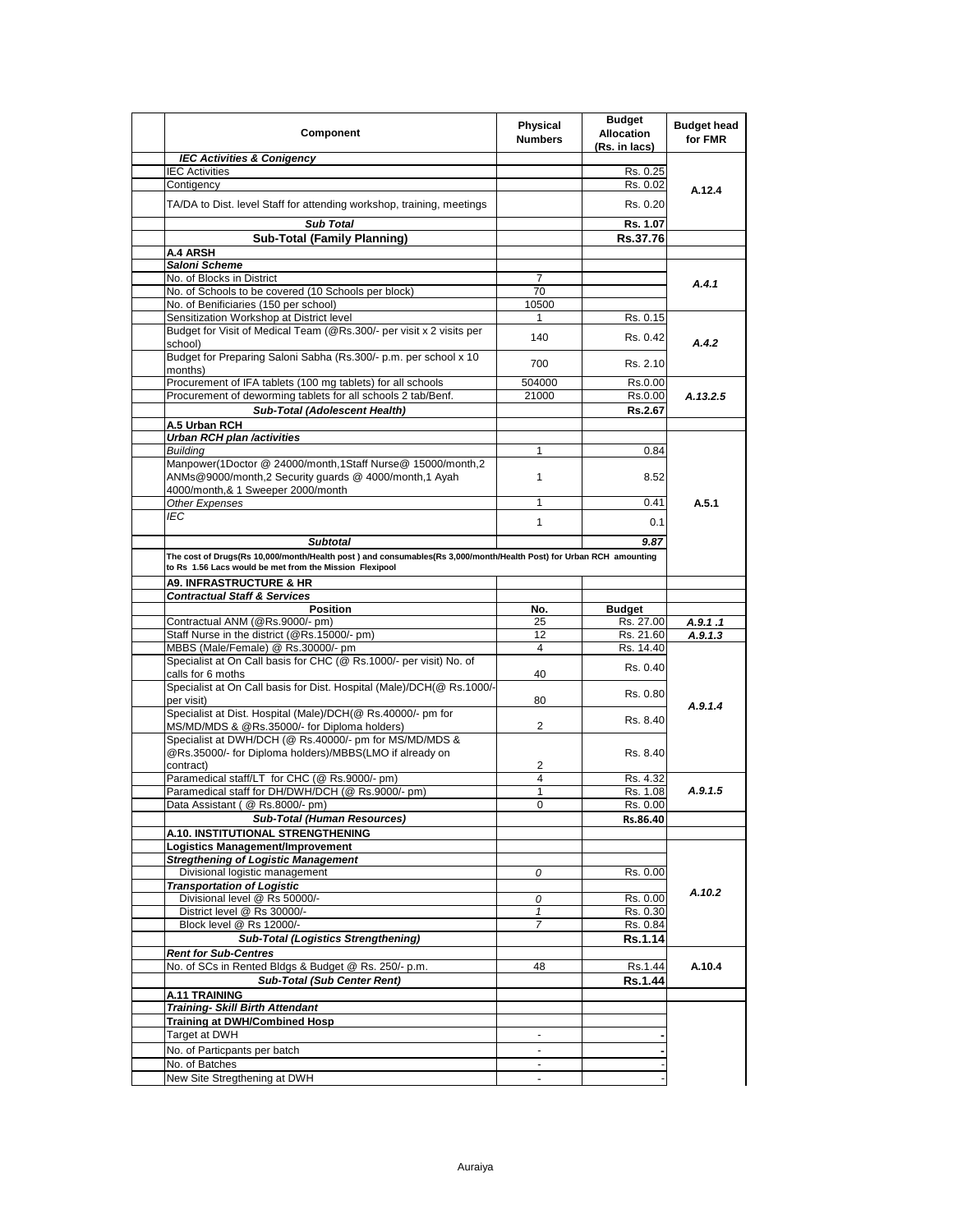| Component                                                                                                             | Physical<br><b>Numbers</b> | <b>Budget</b><br><b>Allocation</b><br>(Rs. in lacs) | <b>Budget head</b><br>for FMR |
|-----------------------------------------------------------------------------------------------------------------------|----------------------------|-----------------------------------------------------|-------------------------------|
| Existing site stregthening                                                                                            |                            |                                                     |                               |
| Sub-Total (DWH-SBA)                                                                                                   |                            | <b>Rs.0.00</b>                                      |                               |
| Training at FRU/24X7                                                                                                  |                            |                                                     | A.11.3.1                      |
| Name of the selected Training Site FRU/24X7                                                                           | Dibiyapur                  |                                                     |                               |
| Target at FRU/24X7                                                                                                    | 20                         |                                                     |                               |
| No. of Particpants per batch                                                                                          | 4                          |                                                     |                               |
| No. of Batches                                                                                                        | 5                          | Rs.5.52                                             |                               |
| New Site Stregthening at FRU                                                                                          | $\overline{\phantom{a}}$   | <b>Rs.0.15</b>                                      |                               |
| Existing site stregthening                                                                                            | 1                          | Rs.0.40                                             |                               |
| Sub-Total (FRU-SBA)                                                                                                   |                            | <b>Rs.6.07</b>                                      |                               |
| Sub-Total(SBA Training)                                                                                               |                            | <b>Rs.6.07</b>                                      |                               |
| <b>A.14 PROGRAM MANAGEMENT</b>                                                                                        |                            |                                                     |                               |
| Personal & Other Expense of Dist. PMU (Rs.94500/- pm)                                                                 | 1                          | Rs.11.34                                            | A.14.2                        |
| Operational Cost (Rs. 60000/- pm)                                                                                     | 1                          | Rs.7.20                                             | A.14.4                        |
| Sub-Total (Program Management)                                                                                        |                            | Rs.18.54                                            |                               |
| <b>Total for RCH Flexipool (Part A)</b>                                                                               |                            | Rs.487.53                                           |                               |
|                                                                                                                       |                            |                                                     |                               |
| Part B : Mission Flexipidity and accountant contract the contract of the contract of the contract of                  |                            |                                                     |                               |
| Component                                                                                                             | Physical<br><b>Numbers</b> | <b>Budget</b><br><b>Allocation</b>                  | <b>Budget head</b><br>for FMR |
| <b>ASHA Scheme:-</b>                                                                                                  |                            | (Rs. in lacs)                                       | <b>B.1</b>                    |
| Periodic Training for ASHAs                                                                                           |                            |                                                     |                               |
| <b>ASHA Support System</b>                                                                                            |                            |                                                     | <b>B.1.1</b>                  |
| Replenishment of ASHA Kits & Budget (@ Rs. 500/- per kit*2 for<br>95% ASHA)                                           | 983                        | Rs.0.00                                             | <b>B.1.2</b>                  |
| Incentive to ASHAs (Average Rs.500/- p.m. for 85% ASHAs)                                                              | 880                        | Rs.52.80                                            | B.1.3                         |
| Award to ASHA (Rs.5000/- for 1 ASHA in each block)                                                                    | 7                          | Rs.0.35                                             |                               |
| Annual ASHA Sammelan (Rs.250/- per ASHA for 60% ASHAs)                                                                | 621                        | Rs.1.55                                             | B.1.1                         |
| Mobility to ASHAs (Rs.30/- per ASHA for 95% ASHAs)                                                                    | 983                        | Rs.3.54                                             |                               |
| Block level ASHA Payment Register (Rs.100/-per Register)<br>Printing of Voucher Booklet for ASHA (Rs.25/-per Booklet) | $\overline{7}$<br>1035     | Rs.0.01                                             | B.18.3.2                      |
|                                                                                                                       | Quarterly                  | Rs.0.26                                             |                               |
| Budget ASHA Mentoring Group (Rs.10,000/- per District)<br>Sub-Total (ASHA Scheme):-                                   | Meeting                    | Rs.0.10<br>Rs.58.61                                 | B.1.1                         |
| <b>Untied Grant to Facilities</b>                                                                                     |                            |                                                     | <b>B.2</b>                    |
| No. of CHCs & Budget @ Rs.0.50 lacs per facility                                                                      | 4                          | Rs.2.00                                             | <b>B.2.1</b>                  |
| No. of BPHCs & Budget @ Rs.0.50 lacs per facility                                                                     | 4                          | Rs.2.00                                             | B.2.2                         |
| No. of APHCs & Budget @ Rs.0.25 lacs per facility                                                                     | 24                         | Rs.6.00                                             | B.2.2                         |
| No. of Sub Centres & Budget @ Rs.0.10 lacs per facility                                                               | 159                        | Rs.15.90                                            | <b>B.2.3</b>                  |
| No.of VHSCs                                                                                                           | 441                        | Rs.0.00                                             | B.2.4                         |
| No.of Revenue Villages & Budget @Rs.0.10 lacs per R.Village                                                           | 841                        | Rs.84.10                                            |                               |
| <b>Sub-Total (Untied Grants)</b>                                                                                      |                            | Rs.110.00                                           |                               |
| <b>Annual Maintenance Grant to Facilities</b>                                                                         |                            |                                                     | B.4                           |
| No. of CHCs & Budget @ Rs.1.0 lacs per facility                                                                       | 4                          | Rs.4.00                                             | <b>B.4.1</b>                  |
| No. of BPHCs & Budget @ Rs.1.0 lacs per facility                                                                      | 4                          | Rs.4.00                                             | B.4.2                         |
| No. of APHCs & Budget @ Rs.0.50 lacs per facility                                                                     | 20                         | Rs.10.00                                            |                               |
| No. of Sub Centres & Budget @ Rs.0.10 lacs per facility                                                               | 110                        | Rs.11.00                                            | B.4.3                         |
| Sub-Total (Annual Maintenance Grants)                                                                                 |                            | Rs.29.00                                            |                               |
| <b>Funds to Rogi Kalyan Samitis</b><br>No. of District Hospitals & Funds @ Rs.5.0 lacs per facility                   | 0                          |                                                     | B.6                           |
| No. of CHCs & Funds @ Rs.1.0 lacs per facility                                                                        | 4                          | Rs.0.00<br>Rs.4.00                                  | B.6.1<br>B.6.2                |
| No. of BPHCs & Funds @ Rs.1.0 lacs per facility                                                                       | 4                          | Rs.4.00                                             | B.6.3                         |
| No. of APHCs & Funds @ Rs.1.00 lacs per facility                                                                      | 24                         | Rs.24.00                                            | B.6.4                         |
| Sub-Total (Funds for RKS)                                                                                             |                            | Rs.32.00                                            |                               |
| <b>Operationalisation of District Drug Warehouses</b>                                                                 |                            |                                                     |                               |
| Contractual Staff (@Rs.2.94 lacs/yr)                                                                                  | 0                          | Rs.0.00                                             | <b>B.21</b>                   |
| Contingency Expenses (@Rs.2.0 lacs/yr)                                                                                | 0                          | Rs.0.00                                             |                               |
| Sub-Total (Ope. of District Drug Warehouses)                                                                          |                            | <b>Rs.0.00</b>                                      |                               |
| <b>Mobility Support to DWH &amp; District Combined Hospital</b>                                                       |                            |                                                     | <b>B.27.8</b>                 |
| Mobility Support to DWH/DCH @Rs.18000/- Per month.                                                                    | 0                          | Rs.0.00                                             |                               |
| Sub-Total (Funds for Mobility Support to DWH & DCH)                                                                   |                            | <b>Rs.0.00</b>                                      |                               |
| Mobility Support for Monitoring & Supervision.                                                                        |                            |                                                     |                               |
| Mobility Support to District Community Mobilizer (@Rs.800/-per day                                                    |                            |                                                     |                               |
| X 8 days/month)                                                                                                       | 1                          | Rs.0.77                                             |                               |
| Mobility Support to District Account Manager (@Rs.800/-per day X 6<br>days/month)                                     | 1                          | Rs.0.58                                             | B.18.3.2                      |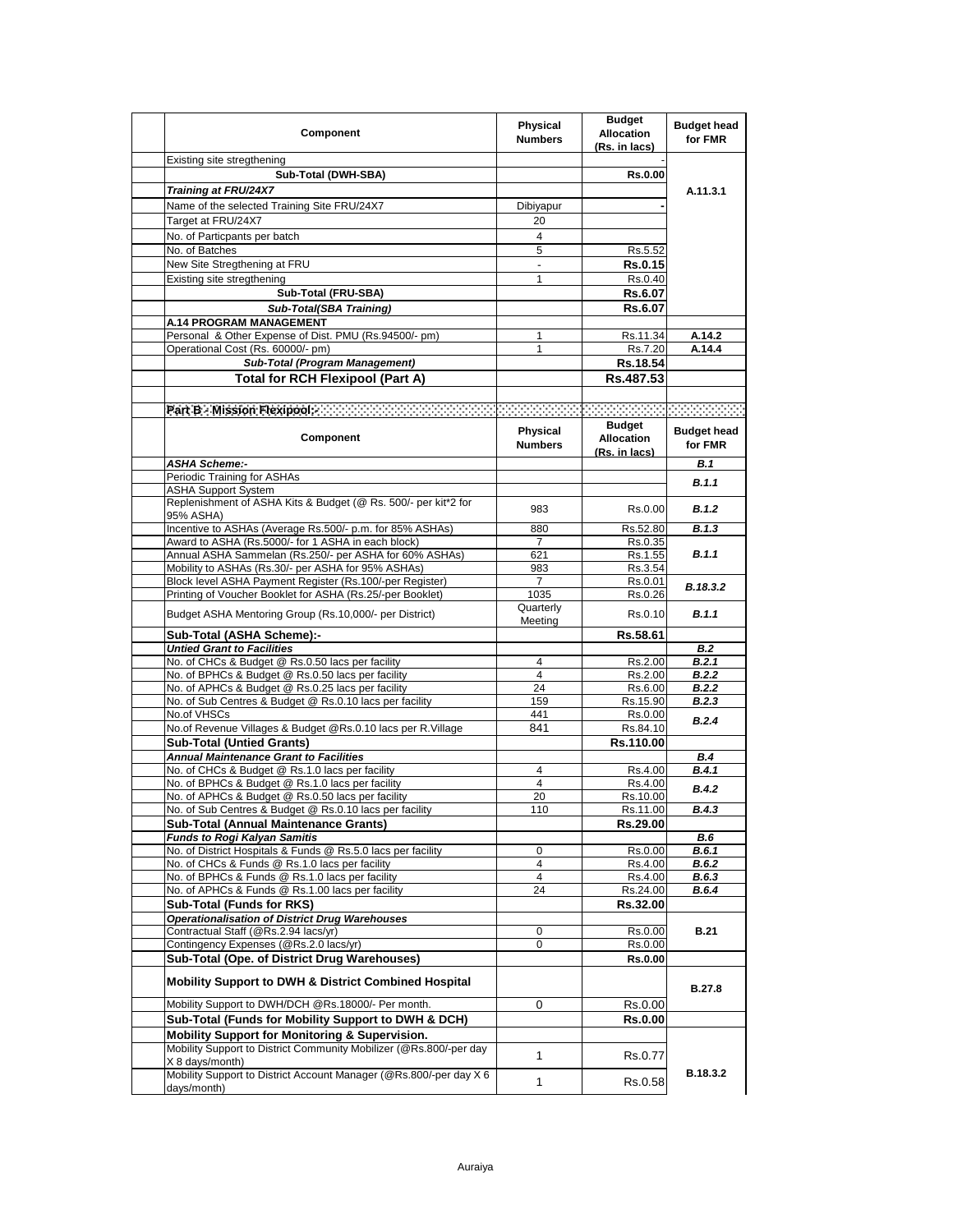| Component                                                                                        | Physical<br><b>Numbers</b> | <b>Budget</b><br><b>Allocation</b><br>(Rs. in lacs) | <b>Budget head</b><br>for FMR |
|--------------------------------------------------------------------------------------------------|----------------------------|-----------------------------------------------------|-------------------------------|
| Mobility Support to District Programme Manager (@Rs.800/-per day<br>X 8 days/month)              |                            | Rs.0.00                                             |                               |
| Sub-Total(Mobility Support for Monit. & Supervision)                                             |                            | Rs.1.34                                             |                               |
| <b>Supervision of ANM/ASHAs</b>                                                                  |                            |                                                     | B.18.3.2                      |
| Vehicle for Mobility @Rs.18000/-month/block                                                      | 7                          | Rs.15.12                                            |                               |
| Sub-Total (Supervision of ANM/ASHAs)                                                             |                            | Rs.15.12                                            |                               |
| <b>Vehicle Support for Specialist</b>                                                            |                            |                                                     | <b>B.27.8</b>                 |
| One Vehicle for 5 block level facility (@Rs.18000/-month)                                        | 1                          | Rs.2.16                                             |                               |
| <b>Sub-Total (Vehicle Support for Specialist)</b>                                                |                            | Rs.2.16                                             |                               |
| <b>Diesel for Generator for District Hospitals</b>                                               |                            |                                                     | <b>B.28</b>                   |
| Diesel Support for generator (@Rs.1 lac per month)                                               | 0                          | Rs.0.00                                             |                               |
| <b>Sub-Total (Diesel Support for District Hospital)</b>                                          |                            | <b>Rs.0.00</b>                                      |                               |
| Diesel Support for Generator in Fully Functional CHC.                                            |                            |                                                     |                               |
| Diesel Support for Fully functional CHC (@Rs.35000/-per month)                                   | 4                          | Rs.16.80                                            | <b>B.28</b>                   |
| Diesel Support for CHC functional in BPHC building (@Rs.13500/-                                  | 4                          | Rs.6.48                                             |                               |
| per month)                                                                                       |                            |                                                     |                               |
| Sub-Total (Diesel Support for fully functional CHCs)<br>Saas Bahu Sammelans (1 each at District) |                            | Rs.23.28                                            |                               |
| No. of Sammellans & Budget (@Rs. 1.50 lac. Per District)                                         | 1                          | Rs.1.50                                             | B.7.1                         |
| Sub-Total (Saas Bahu Sammelan)                                                                   |                            | Rs.1.50                                             |                               |
| Tehsil level Pradhan Sammelan                                                                    |                            |                                                     |                               |
| No. of Sammelans & Budget (@Rs.40,000 per Sammelan)                                              | 2                          | Rs.0.80                                             | <b>B.8.2</b>                  |
| Sub-Total (Tehsil level Pradhan Sammelan)                                                        |                            | <b>Rs.0.80</b>                                      |                               |
| Organization of Swasthya Mela                                                                    |                            |                                                     |                               |
| Organization of S.Mela @Rs.20000/- Mela/Month at each block.                                     | 7                          | Rs.16.80                                            | <b>B.10.1</b>                 |
| Sub-Total (Swasthya Mela)                                                                        |                            | Rs.16.80                                            |                               |
| <b>Concurrent Audit</b>                                                                          |                            |                                                     |                               |
| Budget @ Rs. 4000/- per month for 12 months                                                      | 1                          | Rs.0.48                                             | <b>B.27.5</b>                 |
| <b>Sub-Total (Concurrent Audit)</b>                                                              |                            | <b>Rs.0.48</b>                                      |                               |
| Health Management Information System (HMIS):-                                                    |                            |                                                     |                               |
| Hiring of Vehicle for District HMIS Nodal Officer (@Rs.800/- Visit)                              | 2                          | Rs.0.19                                             |                               |
| Mobility Support for Block HMIS Nodal Officer (@Rs.600/-month)                                   | 7                          | Rs.0.50                                             | <b>B.21</b>                   |
| Internet Connectivity @Rs.400/- per month/computer                                               | 7                          | Rs.0.34                                             |                               |
| Consumables & Stationary for Computer, printer (Rs.400/-per                                      | 7                          | Rs.0.34                                             |                               |
| month/facility)                                                                                  |                            |                                                     |                               |
| Sub-Total (HMIS)                                                                                 |                            | Rs.1.37                                             |                               |
| <b>Programme Management:-</b>                                                                    |                            |                                                     |                               |
| <b>Expenses at Additional Director level:-</b>                                                   |                            |                                                     |                               |
| Mobility @Rs.2500/-per District per Month.                                                       | 0                          | Rs.0.00                                             | B.27.6                        |
| Contingency Expenses @Rs.5000/- month.                                                           | 0                          | Rs.0.00                                             |                               |
| Sub-Total (Exp.at Addl.Director level)-                                                          |                            | Rs.0.00                                             |                               |
| <b>Operational Cost for Block Project Management Unit</b>                                        |                            |                                                     |                               |
| Honoraria to Block Data Assistant @Rs.8000/-Per Month                                            | 7                          | Rs.6.72                                             | B.27.1                        |
| Communication support to Block Program Manager @Rs.500/-P.M.                                     | $\overline{7}$             | Rs.0.42                                             |                               |
| Sub-Total (Operational Cost for BPMU)                                                            |                            | Rs.7.14                                             |                               |
| <b>Provision of Contractual Staff (AYUSH)</b>                                                    |                            |                                                     |                               |
| <b>Position</b>                                                                                  | No.                        | <b>Budget</b>                                       |                               |
| ISM Lady Doctors (@ Rs.24,000/- per month)                                                       | $\prime$                   | Rs.46.32                                            | B.14.4                        |
| AYUSH Doctors (@ Rs.24,000/- per month)                                                          | 17                         |                                                     |                               |
| AYUSH Pharmacists (@ Rs.9,000/- per month)<br>Sub-Total (Contractual Staff - AYUSH)              | 11                         | Rs.6.93<br>Rs.53.25                                 | B.14.1                        |
| Integrated Skill Refresher Training for ANM & LHV.                                               |                            |                                                     |                               |
| Total Work load for the year                                                                     | 80                         |                                                     |                               |
|                                                                                                  |                            |                                                     | B.16.3.1                      |
| Total no. of Proposed Batches & Budget @Rs.165950/- per batch.                                   | 5                          | Rs.8.30                                             |                               |
| Sub-Total (Integrated skill training for ANM/LHV)                                                |                            | Rs.8.30                                             |                               |
| Infrastructure & Manpower for UIP                                                                |                            |                                                     |                               |
| Mobile Workshop at Regional Depot @Rs.4 Lac.                                                     | 0                          | Rs.0.00                                             |                               |
| Renovation & Electrification of WIC/WIF                                                          | 0                          | Rs.0.00                                             | B.26.5                        |
| Expansion of Cold Chain Store at Regional/Divisional Depo                                        | 0                          | Rs.0.00                                             |                               |
| Expansion of Cold Chain Workshop @Rs.50000/-year/District.                                       | $\mathbf{1}$               | Rs.0.50                                             |                               |
| Mobility Support to Block (1 Vehicle @Rs.800/-per block for 6 days                               | $\overline{7}$             | Rs.4.03                                             |                               |
| in a month for 12 months)<br>IVRS System for Tracking of Beneficiaries.                          |                            | Rs.0.00                                             | B.18.3.2                      |
|                                                                                                  |                            |                                                     |                               |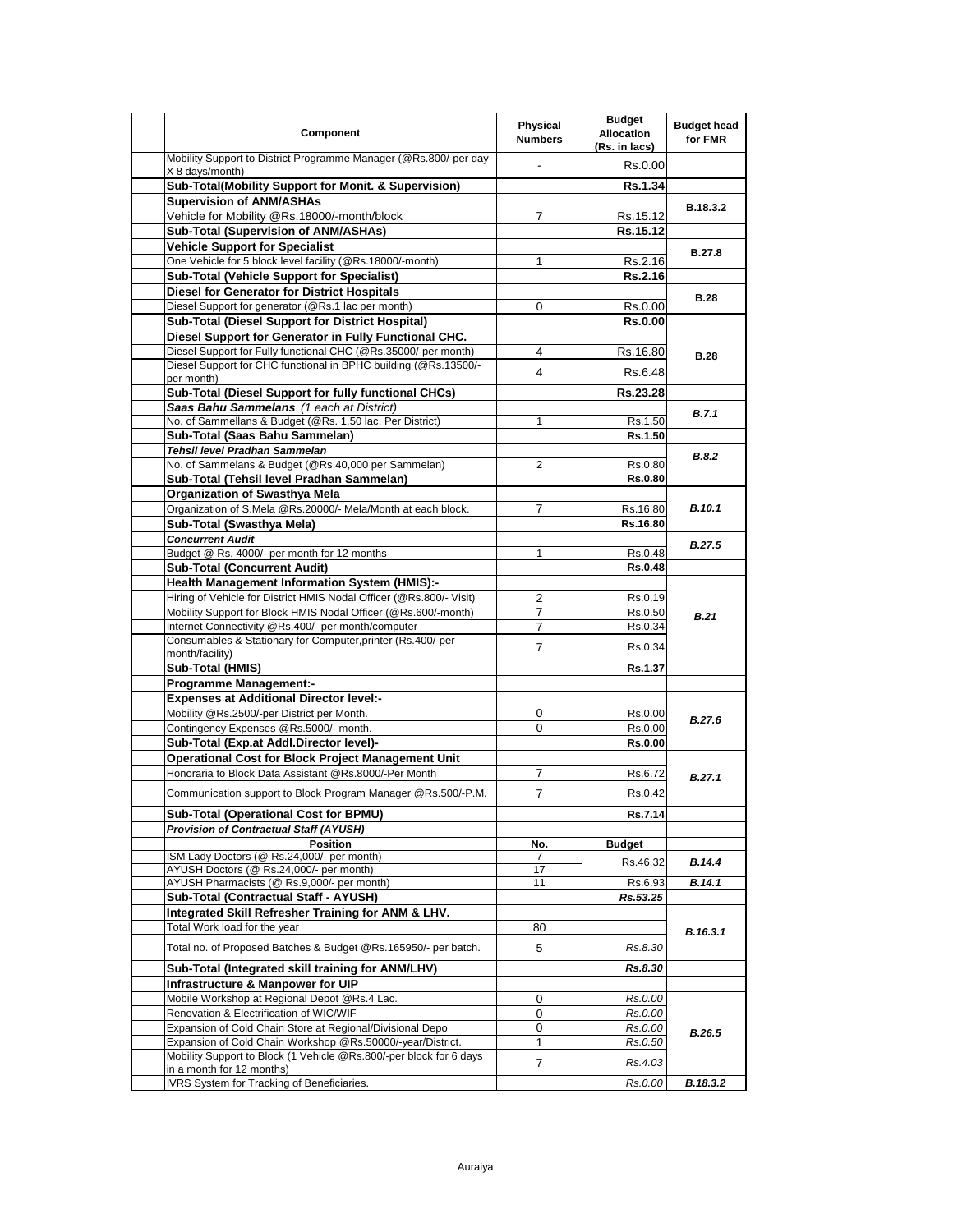| Component                                                                                                                                                                                                                                                                          | Physical<br><b>Numbers</b>    | <b>Budget</b><br><b>Allocation</b><br>(Rs. in lacs) | <b>Budget head</b><br>for FMR |
|------------------------------------------------------------------------------------------------------------------------------------------------------------------------------------------------------------------------------------------------------------------------------------|-------------------------------|-----------------------------------------------------|-------------------------------|
| Sub - Total (Infrasturcture & Manpower for UIP)                                                                                                                                                                                                                                    |                               | Rs.4.53                                             |                               |
| an na mga kalamin kalaw                                                                                                                                                                                                                                                            |                               | an an Sala                                          |                               |
| Total for Mission Flexipool (Part B) [1999]                                                                                                                                                                                                                                        | <b>Contract Contract</b>      | Rs.365.68                                           |                               |
|                                                                                                                                                                                                                                                                                    |                               |                                                     |                               |
| Component                                                                                                                                                                                                                                                                          | Physical<br><b>Numbers</b>    | <b>Budget</b><br>Allocation<br><u>(Rs. in lacs)</u> | <b>Budget head</b><br>for FMR |
| Routine Immunization (Part C) [11] [11] Routine Immunization (Part C)                                                                                                                                                                                                              | रस्कार स                      |                                                     |                               |
| Total Number of Immunization Sessions to be organized in the<br>District                                                                                                                                                                                                           | 12612<br>Sessions/Year        |                                                     |                               |
| Mobility support for supervision: Supervisory visits by district level<br>officers for monitoring and supervision of RI @ Rs 50000 / District for<br>district level officers (this includes POL and maintenance) per year                                                          | 1                             | Rs.0.50                                             |                               |
| Alternate Vaccine delivery @ Rs 50/- sessionx 3 months(April-<br>June10) +2 Vehicles /Blocks for 8 days /month for 9 months (July10-<br>March 11)                                                                                                                                  | 12612<br>Sessions/Year        | Rs.6.31                                             |                               |
| Focus on Urban slum & underserved areasHiring an ANM @<br>Rs.300/session for four sessions/month/slum of 10000 population<br>and Rs.200/- per month as contingency per slum of i.e. total<br>expense of Rs. 1400/- per month per slum of 10000 population                          | 0                             | Rs.0.00                                             |                               |
| Mobilization of children by ASHA /RI Mobilizer @ Rs 150/- per<br>session                                                                                                                                                                                                           | 12612<br>Sessions/Year        | Rs.18.92                                            |                               |
| Support for Computer Assistant for RI reporting (with annual<br>increment of 10% wef from 2010-11Districts @ Rs 8000- 10,000 p.m                                                                                                                                                   | 1                             | Rs.1.06                                             |                               |
| Printing and dissemination of tally sheets, monitoring forms, etc. @<br>Rs 1 /beneficiary                                                                                                                                                                                          | 46881<br>Benefiaceries        | Rs.0.47                                             |                               |
| Quarterly Review & feedback meeting exclusive for RI at district level<br>with one Block MOIC, ICDS CDPO and other stakeholders<br>stakeholders @ Rs 100/- per participant for meeting expenses<br>(lunch, organizational expenses)                                                | 21                            | Rs.0.08                                             |                               |
| Quarterly Review Meetings at Block level Quarterly Review &<br>feedback meeting for exclusive for RI at Block level @Rs 50/-ppas<br>honorarium for ASHA (travel) and Rs 25 /-person at the disposal of<br>MOIC for meeting expenses(refreshments, stationary and Misc<br>expences) | 1282                          | Rs.1.68                                             |                               |
| District level orientation training for 2 days of ANM, Multipurpose<br>Health worker @ Rs67300/batch with 20 participants in each batch                                                                                                                                            | 1 Batch                       | Rs.0.67                                             |                               |
| One day cold chain handelers training for block level cold chain<br>handlers @ Rs. 26,000 per batch and Rs. 3000 for obsever<br>nominated by State level                                                                                                                           | 1Batch                        | Rs.0.29                                             |                               |
| One day Training of block level data handlers by DIO and District<br>Cold chain Officer to train about the reporting formats of<br>Immunization and NRHM Rs 300/Participant/Block                                                                                                  | $\overline{7}$                | Rs.0.02                                             |                               |
| Microplanning at SC levelRs 100/- per subcentre (meeting at block<br>level, logistic)                                                                                                                                                                                              | 159                           | Rs.0.16                                             |                               |
| Microplanning at Block & District levelFor consolidation of microplan<br>at PHC/CHC level @ Rs 1000/- block & at district level @ Rs 2000/-<br>per district                                                                                                                        | 1District & 7<br><b>Block</b> | Rs.0.09                                             |                               |
| Consumables for computer including provision for internet access for<br>RIMSRs 400/- Month / Districts                                                                                                                                                                             | $\mathbf{1}$                  | Rs.0.05                                             |                               |
| Red/Black Plastic bags etc, 2 bags per session @ Rs. 2/Bag                                                                                                                                                                                                                         | 12612<br>Sessions/Year        | Rs.0.61                                             |                               |
| Purchase of Bleach/Hypochlorite solution for cold chain points                                                                                                                                                                                                                     | 8 Vaccine<br>storage points   | Rs.0.04                                             |                               |
| Purchase of Twin bucket Rs 400 per PHC/CHC per year                                                                                                                                                                                                                                | 8 Vaccine<br>storage points   | Rs.0.03                                             |                               |
| Funds for purchase of small polythene zipper bags to keep vaccines<br>in the vaccine carriers Rs. 0.5/polythene bag X total number of<br>sessions/year +10% wastage                                                                                                                | 29400<br>Sessions/Year        | Rs.0.08                                             |                               |
| Funds for preparing disposal pit for disposal of sharp immunization<br>waste. Rs. 3500/pit with 50% pits                                                                                                                                                                           | 4 Pits                        | Rs.0.14                                             |                               |
| RI subtotal                                                                                                                                                                                                                                                                        |                               | Rs.31.20                                            |                               |
| <b>Cold Chain maintenance</b><br>Cold chain maintenance@Rs 500/Block & Rs 10,000/District/Year                                                                                                                                                                                     | 1District & 7                 | Rs.0.15                                             |                               |
| POL for vaccine delivery from State to District and from district to                                                                                                                                                                                                               | <b>Block</b><br>1District     | Rs.1.00                                             |                               |
| PHC/CHCs @ Rs. 100000/- district/Year)<br><b>Subtotal Cold Chain</b>                                                                                                                                                                                                               |                               | Rs.1.15                                             |                               |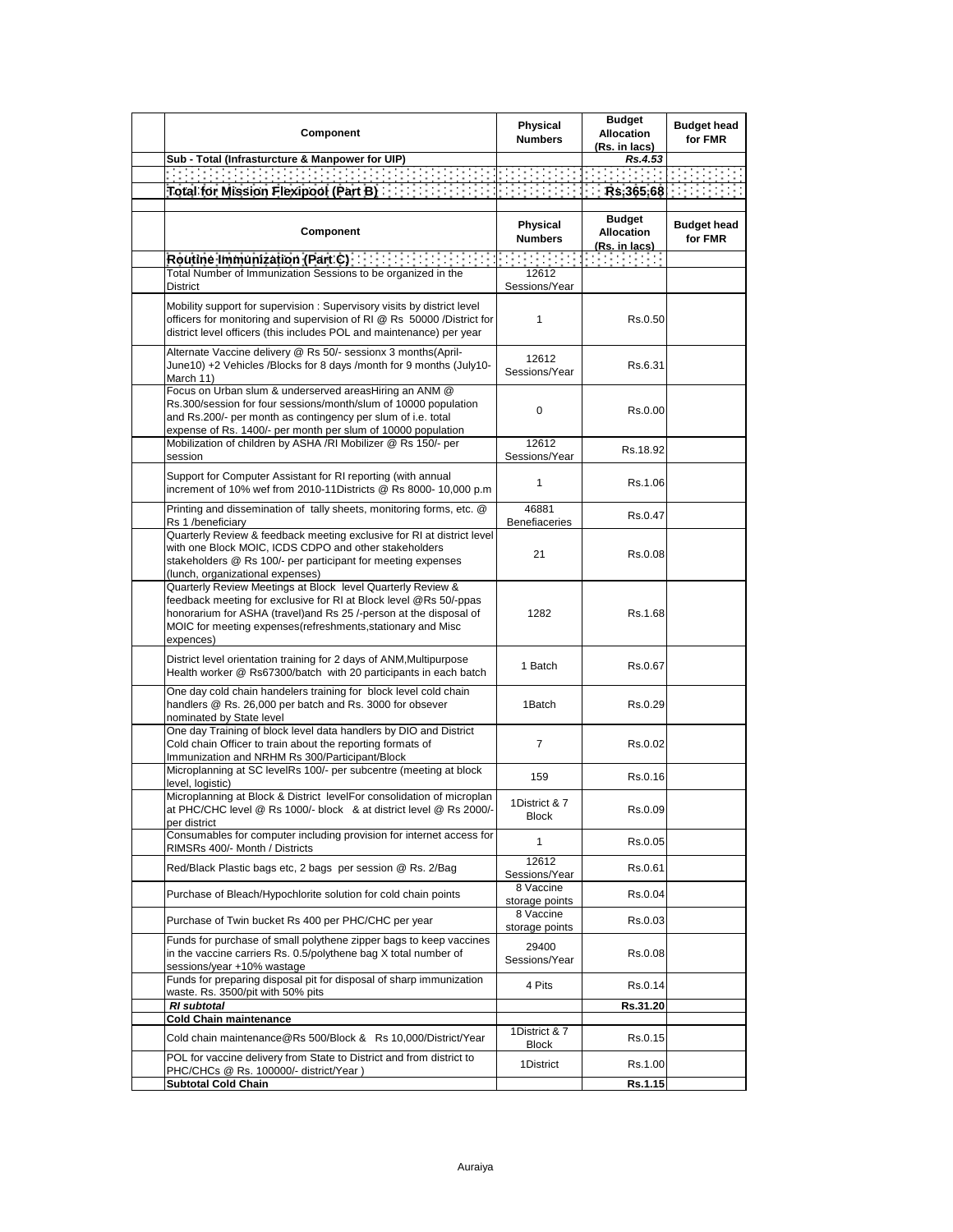|         | Component                                                                                    | Physical<br><b>Numbers</b> | <b>Budget</b><br><b>Allocation</b><br>(Rs. in lacs) | <b>Budget head</b><br>for FMR |
|---------|----------------------------------------------------------------------------------------------|----------------------------|-----------------------------------------------------|-------------------------------|
|         | <b>Total Part C</b>                                                                          |                            | Rs.32.35                                            |                               |
|         |                                                                                              |                            |                                                     |                               |
|         | Part D National Program                                                                      |                            |                                                     |                               |
|         |                                                                                              |                            |                                                     |                               |
| 1. NPCB |                                                                                              |                            |                                                     |                               |
| SI.     | Component                                                                                    | Physical<br><b>Numbers</b> | <b>Budget</b><br><b>Allocation</b><br>(Rs. in lacs) | <b>Budget Head</b><br>for FMR |
| 1.1     | Govt Sector 30% of Tot. Trgt @531/cat.oprt.(IOL)                                             | 1433                       | 760923                                              |                               |
| 1.2     | NGO Sector 20% of Tot Trgt @ 656/Cat. Oprt.(IOL)                                             | 955                        | 626480                                              |                               |
| 1.3     | Pvt. Sector 50% of Tot trgt.                                                                 | 2387                       | 0                                                   |                               |
|         | <b>Sub Total</b>                                                                             | 4775                       | 1387403                                             |                               |
| 2       | SES (Free Spec. to Children) @ of 100/-Spec                                                  | 497                        | $\Omega$                                            |                               |
| 3       | Vision Centre @ 50,000/Centre Equipment                                                      | 1 Govt/NGO                 | 50000                                               |                               |
| 4       | Operations other than Cataract                                                               | 79                         | 79000                                               |                               |
| 5       | Eye Collection @ 500/Cornea.                                                                 | 0                          | $\mathbf 0$                                         |                               |
|         | Total allocated for the District in Rs.                                                      | 5351                       | 1516403                                             |                               |
|         |                                                                                              |                            |                                                     |                               |
|         | 2. RNTCP(GFATM)                                                                              |                            |                                                     |                               |
| SI.     | Component                                                                                    | Physical<br><b>Numbers</b> | <b>Budget</b><br><b>Allocation</b><br>(Rs. in lacs) | <b>Budget Head</b><br>for FMR |
|         | <b>1 CIVIL WORKS</b>                                                                         |                            | 22400                                               |                               |
|         | 2 LABORATORY MATERIALS                                                                       |                            | 200000                                              |                               |
|         | 3 HONERARIUM                                                                                 |                            | 293870                                              |                               |
|         | 4 IEC/ PUBLICITY<br><b>5 EQUIPMENT MAINTENANCE</b>                                           |                            | 158300                                              |                               |
|         | 6 TRAINING                                                                                   |                            | 61200<br>101540                                     |                               |
|         | 7 POL & VEHICLE MAINTENANCE                                                                  |                            | 60000                                               |                               |
|         | <b>8 VEHICLE HIRING CHARGES</b>                                                              |                            | 207000                                              |                               |
|         | 9 NGO/PP SUPPORT                                                                             |                            | 0                                                   |                               |
|         | 10 MISCELLANEOUS EXPENSES                                                                    |                            | 147590                                              |                               |
|         | 11 CONTRACTUAL SERVICES                                                                      |                            | 1410000                                             |                               |
|         | 12 PRINTING                                                                                  |                            | 94865                                               |                               |
|         | 13 RESEARCH & STUDIES<br>14 MEDICAL COLLEGES                                                 |                            |                                                     |                               |
|         | <b>15 PROCUREMENT OF VEHICLES</b>                                                            |                            | 0                                                   |                               |
|         | 16 PROCUREMENT OF EQUIPMENT                                                                  |                            |                                                     |                               |
|         | Sub-TOTAL                                                                                    |                            | 2756765                                             |                               |
|         | <b>Grand Total</b>                                                                           |                            | 2756765                                             |                               |
| 3. NLEP |                                                                                              |                            |                                                     |                               |
|         | <b>Activities</b>                                                                            | <b>Physical</b><br>Targets | <b>Financial</b>                                    |                               |
|         |                                                                                              |                            | <b>Allocation</b>                                   |                               |
|         | 1 Contractual Services- Driver<br>Remuneration @ Rs. 7.000/= P.M.                            |                            |                                                     |                               |
|         | Sub total                                                                                    | 1                          | 84000<br>84000                                      |                               |
|         | <b>Office Maintenance</b>                                                                    |                            |                                                     |                               |
|         | Telephone/Fax/Internet @ Rs. 15,000/= P.A.                                                   |                            | 15000                                               |                               |
|         | Office Operation & Maintenance @ Rs. 18,000/= P.A.                                           |                            | 18000                                               |                               |
|         | Consum-ables Stationery @ Rs. 24,000 P.A.                                                    |                            | 24000                                               |                               |
|         | Maintenance of Office Equipment & Furniture etc.                                             |                            | 15000                                               |                               |
|         | Sub total                                                                                    |                            | 72000                                               |                               |
|         | 3 Mobility-<br>Vehicle operation / hiring of 1 Vehicle @ Rs 75000 P.A.                       |                            | 75000                                               |                               |
|         | Sub total                                                                                    |                            | 75000                                               |                               |
|         | 4 Training                                                                                   |                            |                                                     |                               |
|         | 4 Days' Training of newly recruited Medical Officers @ Rs 28,000 per<br>batch of 30 trainees | 9                          | 8400                                                |                               |
|         | 3 Days' Training of newly recruited Health Workers @ Rs 24,000 per<br>batch of 30 trainees   | 0                          | 0                                                   |                               |
|         | 2 Days' Refresher Training of Medical Officers @ Rs 16,000 per<br>batch of 30 trainees       | 30                         |                                                     |                               |
|         | 2 Days' Refresher Training of Health Workers @ Rs 16,000 per<br>batch of 30 trainees         | 60                         | 48000                                               |                               |
|         | Sub total<br>5 Procurement                                                                   |                            | 56400                                               |                               |
|         | Supportive medicines and other items for patients @ Rs39 per                                 |                            |                                                     |                               |
|         | patient under treatment                                                                      |                            | 8400                                                |                               |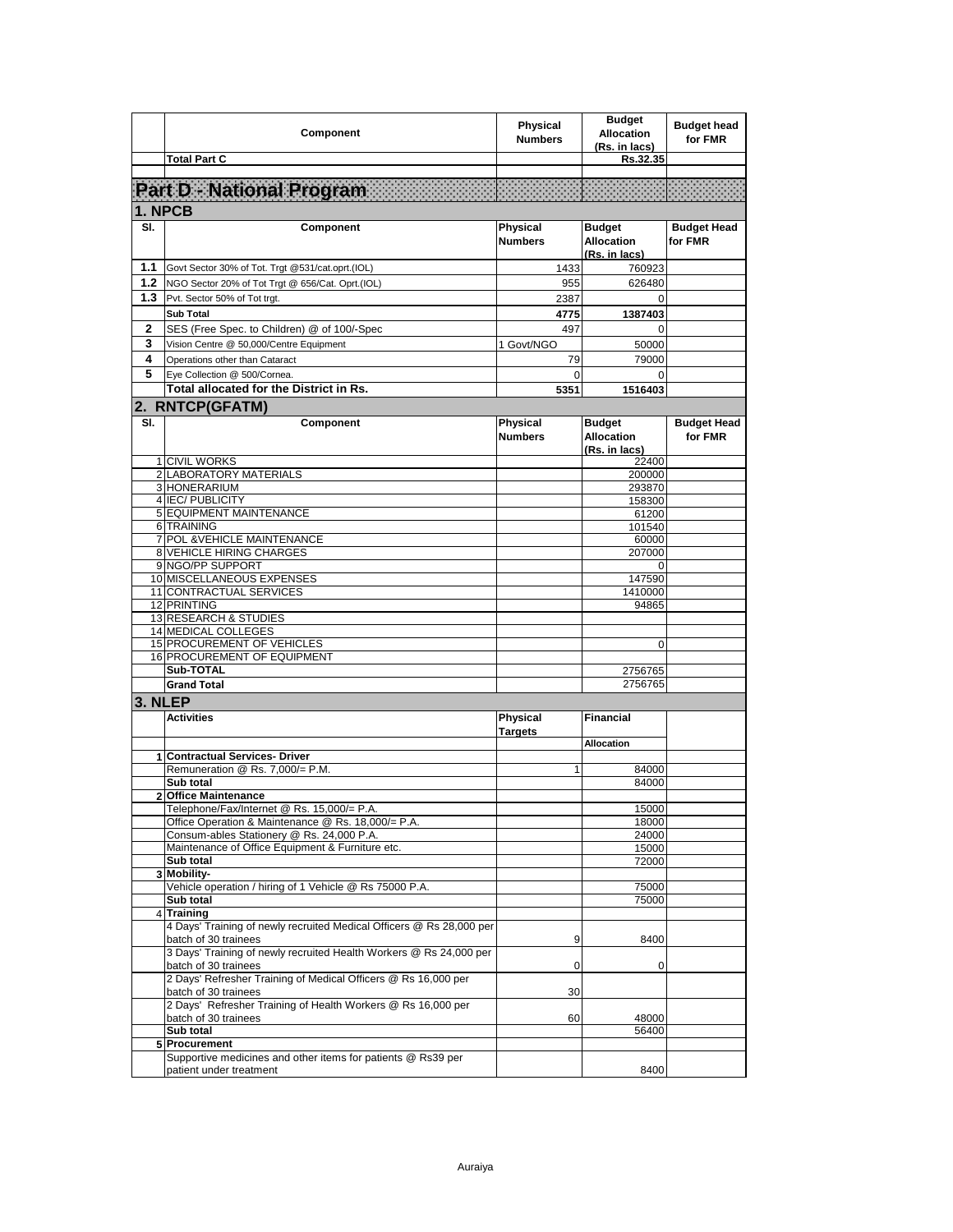|            | Component                                                                                         | <b>Physical</b><br><b>Numbers</b> | <b>Budget</b><br><b>Allocation</b><br>(Rs. in lacs) | <b>Budget head</b><br>for FMR |
|------------|---------------------------------------------------------------------------------------------------|-----------------------------------|-----------------------------------------------------|-------------------------------|
|            | Splints, Crutches, Items for Deformity Patients Rs. 15/= per patient<br>under treatment           |                                   | 3200                                                |                               |
|            | Patient Welfare Rs. 26/= per patient under treatment                                              |                                   | 5600                                                |                               |
|            | Printing of forms @ Rs. 39/= per patient under treatment                                          |                                   | 8400                                                |                               |
|            | Sub total                                                                                         |                                   | 25600                                               |                               |
|            | <b>6 IEC Activities</b><br>Rallies @ Rs. 5,000/= each                                             | 2                                 | 10000                                               |                               |
|            | School Quiz @ Rs. 1000/= each                                                                     | 10                                | 10000                                               |                               |
|            | IPC workshops of ASHA @ Rs. 5000/= each                                                           | 2                                 | 10000                                               |                               |
|            | Health Mela in local festivals, Melas etc. @ Rs. 5,000/= each                                     |                                   | 5000                                                |                               |
|            | Sub total                                                                                         |                                   | 35000                                               |                               |
|            | 7 Urban Leprosy Project<br><b>Supportive Medicines</b>                                            |                                   |                                                     |                               |
|            | Monitoring & Supervision                                                                          |                                   |                                                     |                               |
|            | MDT delivery & follow-up services                                                                 |                                   |                                                     |                               |
|            | Sub total                                                                                         |                                   | 0                                                   |                               |
|            | 8 Incentive to Ashas                                                                              |                                   | 20600                                               |                               |
|            | 9 Review Meetings                                                                                 |                                   | 18000                                               |                               |
|            | 10 Disability Prevention & Medical Rehabilitation<br>Screening Camp for selection of RCS patients |                                   | 0                                                   |                               |
|            | Screening Camp - miscellaneous expenses                                                           |                                   | 0                                                   |                               |
|            | Screening Camp- Self Care Kits & patient Welfare items                                            |                                   | 0                                                   |                               |
|            | Sub total                                                                                         |                                   | 0                                                   |                               |
| 11         | <b>Cash Assistance</b>                                                                            |                                   |                                                     |                               |
|            | Cash assistance- POL for Vehicle                                                                  |                                   | 15000                                               |                               |
|            | Cash assistance- TA DA for Leprosy Staff<br>Sub total                                             |                                   | 40000<br>55000                                      |                               |
|            | <b>Grand Total</b>                                                                                |                                   | 441600                                              |                               |
|            | <b>4. NVBDCP</b>                                                                                  |                                   |                                                     |                               |
| <b>S1.</b> | <b>Activity Proposed</b>                                                                          | Physical                          | <b>Budget</b>                                       | <b>Budget head</b>            |
| No.        |                                                                                                   | <b>Numbers</b>                    | Allocation (Rs.<br>In lacs)                         | for FMR                       |
|            | 1 DBS (Domestic Budgetary Support)                                                                |                                   |                                                     |                               |
|            | 1.1 Malaria                                                                                       |                                   |                                                     |                               |
|            | Incentive to ASHA                                                                                 |                                   |                                                     |                               |
|            | Training                                                                                          |                                   |                                                     |                               |
|            |                                                                                                   |                                   |                                                     |                               |
|            | Monitoring & Supervision                                                                          |                                   | 45000                                               |                               |
|            | BCC/IEC Anti Malaria Month                                                                        |                                   | 20000                                               |                               |
|            | Malaria : Total                                                                                   |                                   | 65000                                               |                               |
|            | 1.2 Elimination of Lymphatic Filarisis                                                            |                                   |                                                     |                               |
|            | Training of MO's                                                                                  |                                   | 19598                                               |                               |
|            | Training of Paramedical / Supervisor                                                              |                                   | 58794                                               |                               |
|            | Night Survey                                                                                      |                                   | 47000                                               |                               |
|            | POL/Mobility                                                                                      |                                   | 30000                                               |                               |
|            | Training of drug Disrtibuters                                                                     |                                   | 107760                                              |                               |
|            | Honorarium of drug distributers                                                                   |                                   | 300830                                              |                               |
|            | Honorrium of Supervisors                                                                          |                                   | 35179.5                                             |                               |
|            | Morbity Management                                                                                |                                   | 35000                                               |                               |
|            | Inter Sectoral Conver. & social mobilization in Ly. Filariasis                                    |                                   | 80000                                               |                               |
|            | from malaria IEC/BCC                                                                              |                                   |                                                     |                               |
|            | Filaria: Total                                                                                    |                                   | 714161.5                                            |                               |
|            | 1.3 Dengue/ Chikungunya                                                                           |                                   |                                                     |                               |
|            | Apex Referral Lab                                                                                 |                                   |                                                     |                               |
|            | sentinel surveillance Hospital                                                                    |                                   |                                                     |                               |
|            |                                                                                                   |                                   |                                                     |                               |
|            | Epidemic Preparedness & rapid response                                                            |                                   |                                                     |                               |
|            | <b>Training Workshop</b>                                                                          |                                   |                                                     |                               |
|            | Dengue/ Chikungunya from malaria IEC/BCC                                                          |                                   |                                                     |                               |
|            | Dengue/ Chikungunya: Total                                                                        |                                   | 0                                                   |                               |
|            | 1.4 AES/JE                                                                                        |                                   |                                                     |                               |
|            | Strengthing of Surveillance Treatment facilities                                                  |                                   |                                                     |                               |
|            | Strengthing of Surveillance diagnosis JE lab facilities                                           |                                   |                                                     |                               |
|            | Capacity building / Traiging                                                                      |                                   |                                                     |                               |
|            |                                                                                                   |                                   |                                                     |                               |